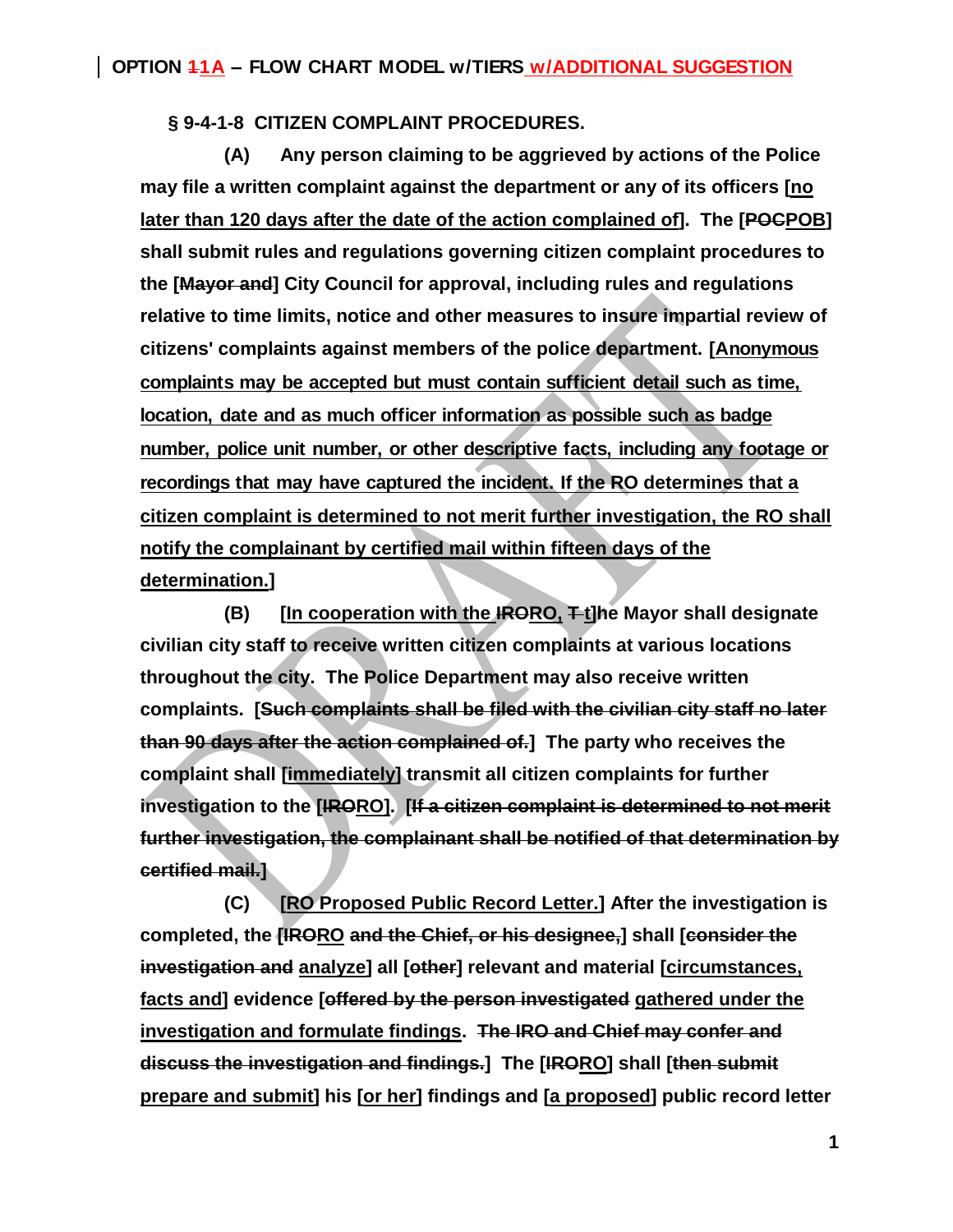**[with a copy] to the [POCPOB]. The public record letter shall specifically indicate whether the citizen complaint involves a complaint of use of force or is the result of an officer involved shooting. The RO may share any disciplinary recommendations with the Chief of Police in advance of the submission of the public record letter to the POB only as necessary to ensure timeliness pursuant to any applicable union contract or City personnel requirements. Upon receipt of the public record letter and findings, the POB shall schedule a hearing on the proposed public record letter at its next regularly scheduled meeting, provided that there is a period of at least 14 days between the receipt of the public record letter and the next hearing, and shall immediately notify the citizen complainant of the date and time of the hearing.**

**(D) POB Public Record Letter Hearing for Use of Force or for Officer Involved Shooting Investigations.** 

**(1) The POB shall consider the recommendations of the RO as detailed in the proposed public record letter and shall provide the complainant, if any, with a minimum of ten (10) minutes to be heard. Upon closing of the hearing the POB may, in its discretion:**

**(a) Accept the proposed public record letter as presented by the RO by a simple majority vote, in which case the public record letter shall be issued as the final determination of the CPOA; or**

**(b) Conduct a full record review of the investigation file, including review of any** *Garrity* **material, and take one of the following actions:**

**(i) If the POB finds that the record within the existing investigation file is sufficient for a final determination on the merits it may adopt a public record letter with its findings and disciplinary recommendation by a simple majority vote, in which case the public record letter shall be issued as the final determination of the CPOA; or**

**(ii) It may conduct its own investigation. As part of its investigation, it may subpoena documents and witnesses as necessary, and hold any closed hearings as necessary to protect**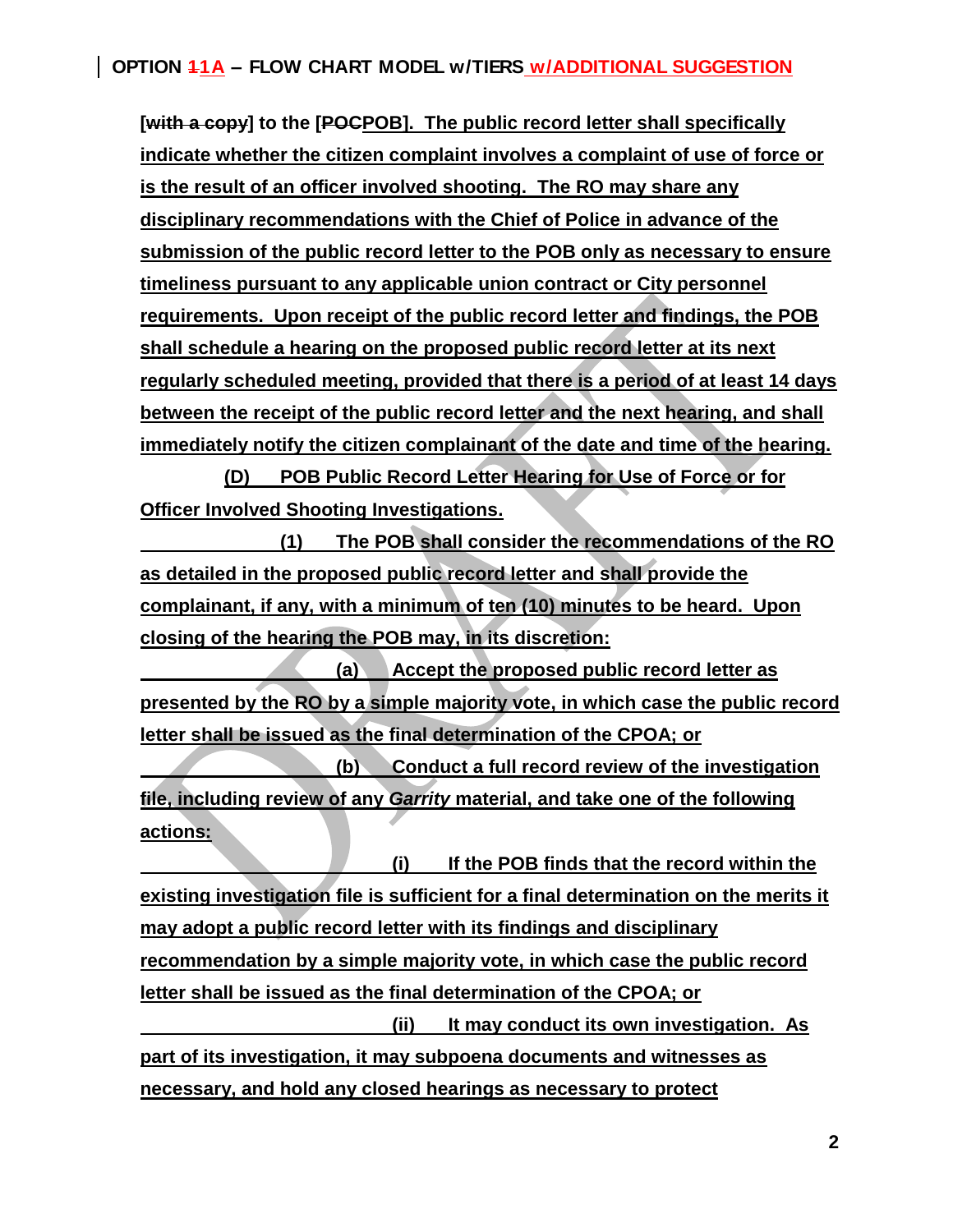**OPTION 11A – FLOW CHART MODEL w/TIERS w/ADDITIONAL SUGGESTION**

**confidentiality and as permitted under the New Mexico Open Meetings Act. Upon completion of its investigation the POB may adopt a public record letter with its findings and disciplinary recommendations, in which case the public record letter shall be issued as the final determination of the CPOA.**

**(D) POB Public Record Letter Hearing for all Investigations other than Use of Force or Officer Involved Shootings.** 

**(1) The POB shall consider the recommendations of the RO as detailed in the proposed public record letter and shall provide the complainant, if any, with a minimum of ten (10) minutes to be heard. Upon closing of the hearing the POB may, in its discretion:**

**(a) Accept the proposed public record letter as presented by the RO by a simple majority vote, in which case the public record letter shall be issued as the final determination of the CPOA; or**

**(b) Conduct a full record review of the investigation file, including review of any** *Garrity* **material, and take one of the following actions:**

**(i) If the POB finds that the record within the existing investigation file is sufficient for a final determination on the merits it may adopt a public record letter with its findings and disciplinary recommendation by a simple majority vote, in which case the POB-adopted**  public record letter shall be issued as the final determination of the CPOA-; or **(ii) If by a vote of seven or a unanimous vote of those in attendance, whichever is lesser, POB finds that the record within the existing investigation file is insufficient for a final determination on the merits of the citizen complaint it shall conduct its own investigation. As part of its investigation, it may subpoena documents and witnesses as necessary, and hold any closed hearings as necessary to protect confidentiality and as permitted under the New Mexico Open Meetings Act. Upon completion of its investigation the POB may adopt a public record letter with its findings and disciplinary recommendations, in which case the public record letter shall be issued as the final determination of the CPOA.**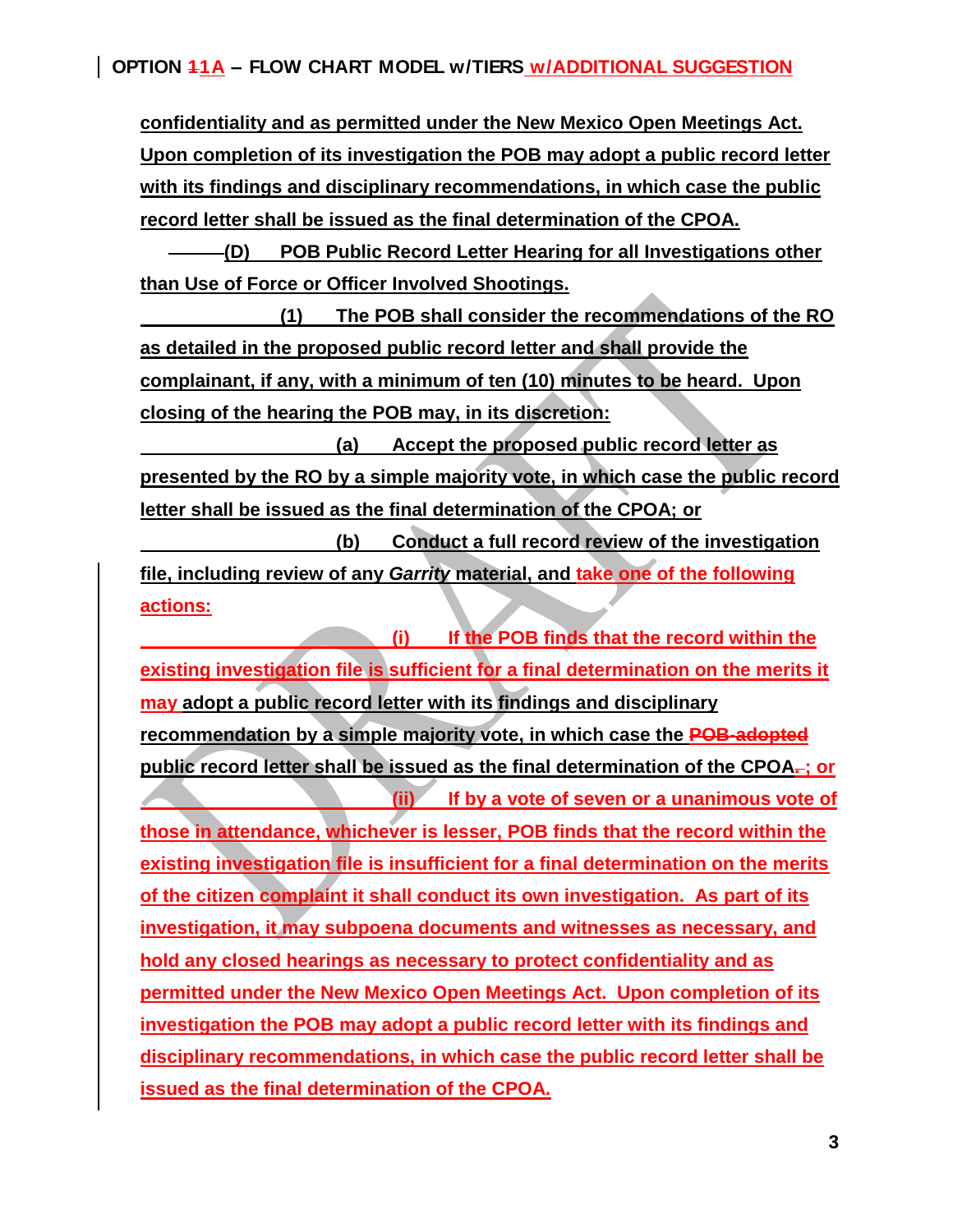**(E) If the POB fails to adopt a public record letter, the RO's proposed public record letter shall be issued as the final determination of the CPOA.**

**for review and approval. The public record letter to the citizen will only be sent after approval by the POC.**

**(D) If the Chief, or his designee, and the IRO disagree on the IRO's findings, the POC will receive the complaint to review at the next regularly scheduled meeting. The POC will treat the complaint as a Non-Concurrence Issue and after conducting a hearing can keep, modify, or change the original findings and/or recommendations of the IRO. If the POC/IRO and Chief do not agree on the findings of any citizen complaint, the Chief Administrative Officer will review the investigation and render a final decision, acting with the same authority and power as described in § 9-4-1-9(B).**

**(E) When the Chief, or his designee, and the IRO agree on the findings of the POC, these findings will be considered final and cannot be changed by the Chief, or his designee, or the IRO at any time without first notifying the POC, the IRO, the complainant, and the individual(s) against whom the complaint was filed, by certified mail. Upon such notification the POC will place the matter on its agenda for a regularly scheduled meeting and decide whether the findings should be changed because (1) of newly discovered evidence which by due diligence could not have been known at the time of the original finding, or (2) the original finding was based on fraud, misrepresentation, or other misconduct.**

**(F) The findings of the POC/IRO shall be placed with the Chief's findings on the Internal Affairs Unit Disciplinary Status Sheet. The form will be filed in the CPC complaint file and the officer's retention file.**

**(G) The Chief shall take whatever action is necessary, including disciplinary action, to complete the disposition of the complaint. Written notice, by certified mail, of such disposition shall be given to the complainant and to the individual against whom the complaint was filed.]**

**§ 9-4-1-9 APPEALS.**